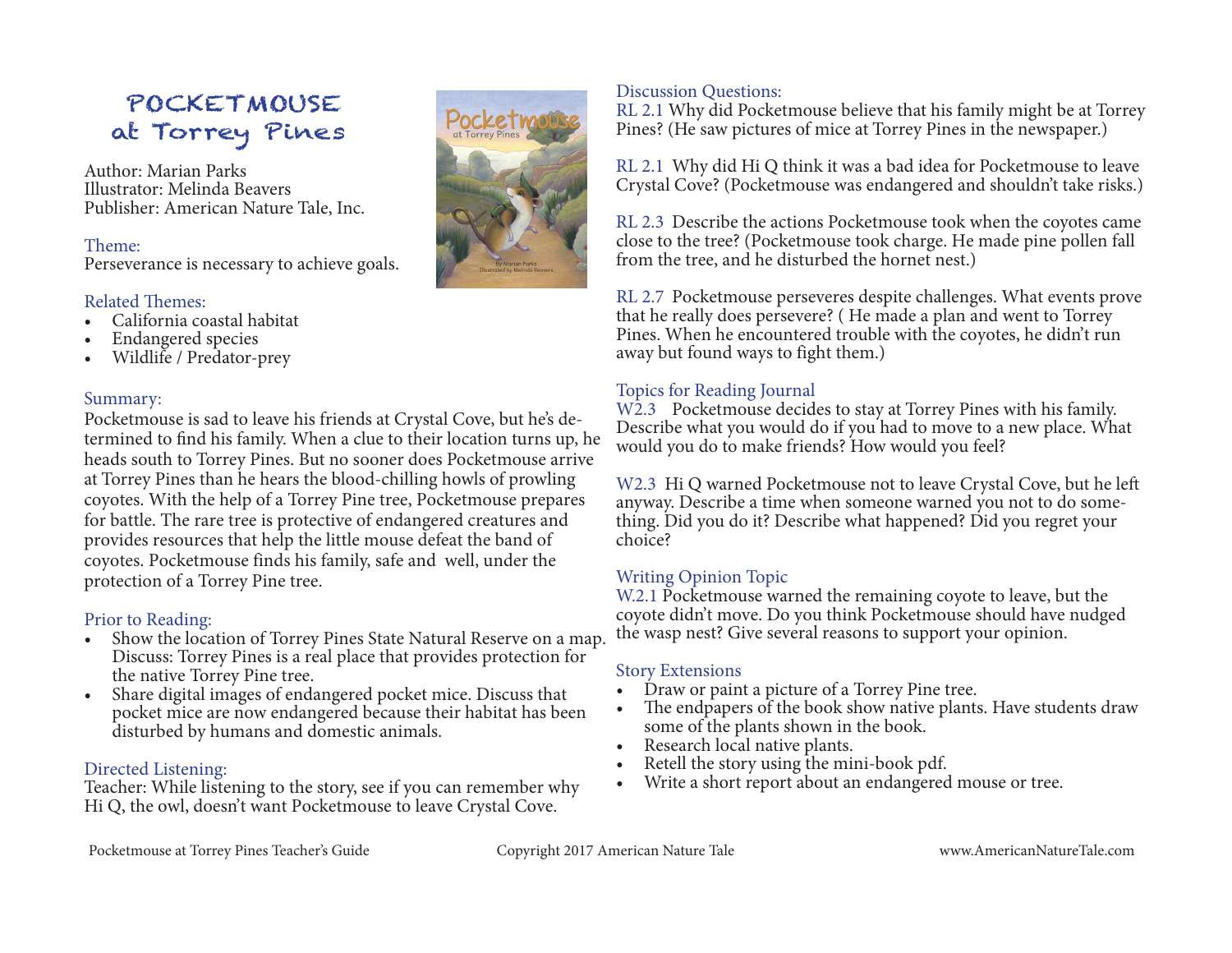# **Pocketmouse at Torrey Pines Mini-Book**



#### Directions

- 1. Cut along the dotted lines. Arrange the pages in order and staple together on the left side.
- 2. Write your name on the cover.
- 3. On page one, describe the story's setting and the main character.
- 4. On page two, write about the first important event.
- 5. On pages three and four, write about the important events that happened next.
- 6. On page 5, write about the ending of the story.